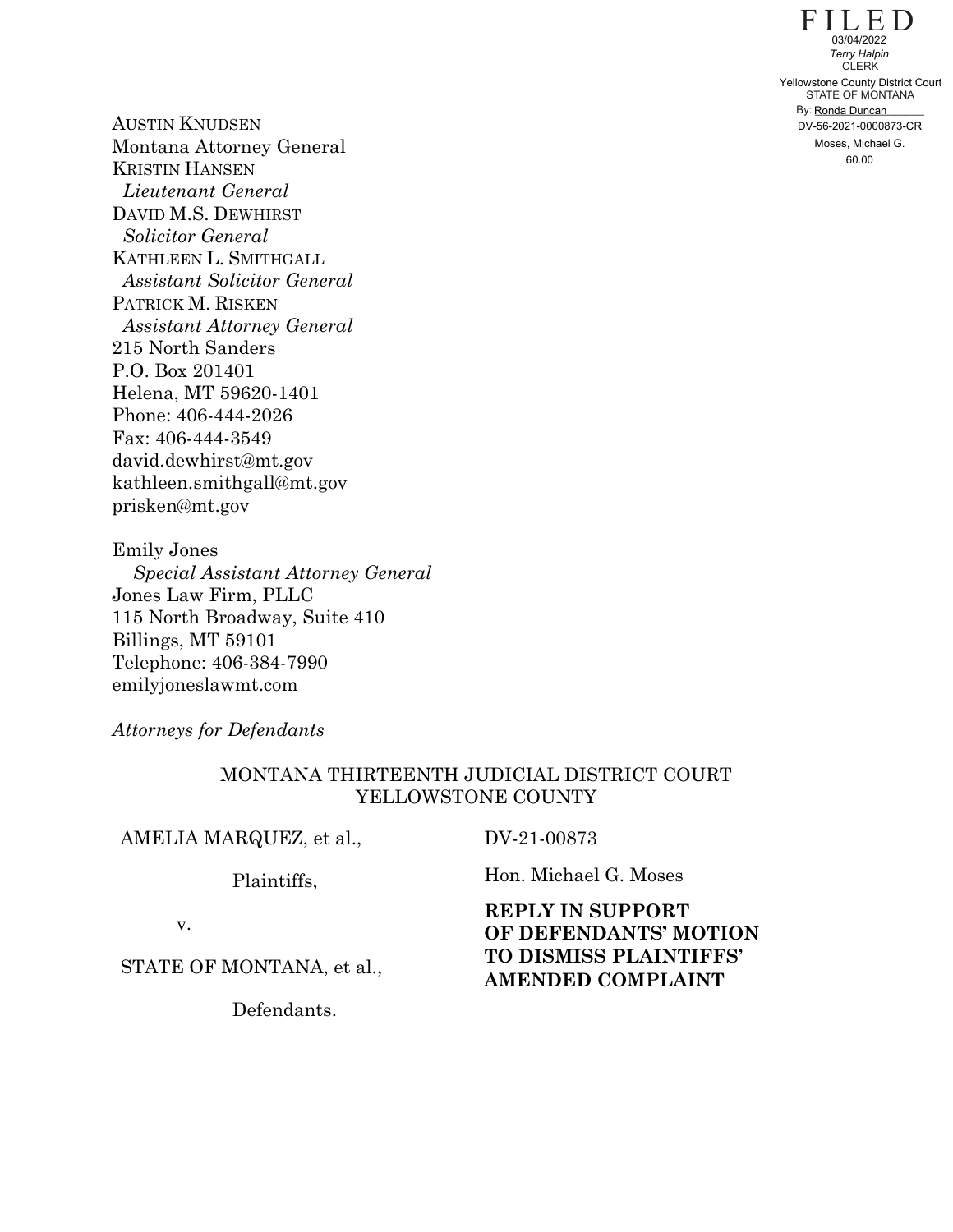# **TABLE OF CONTENTS**

| I.  | Plaintiffs Fail to Assert a Valid Claim Under the Montana Human |                                                                        |  |
|-----|-----------------------------------------------------------------|------------------------------------------------------------------------|--|
|     | A.                                                              |                                                                        |  |
|     | Β.                                                              | Montana does not recognize transgender status is a protected           |  |
| II. |                                                                 | Plaintiffs Fail to Assert a Valid Claim under the Governmental Code of |  |
|     |                                                                 |                                                                        |  |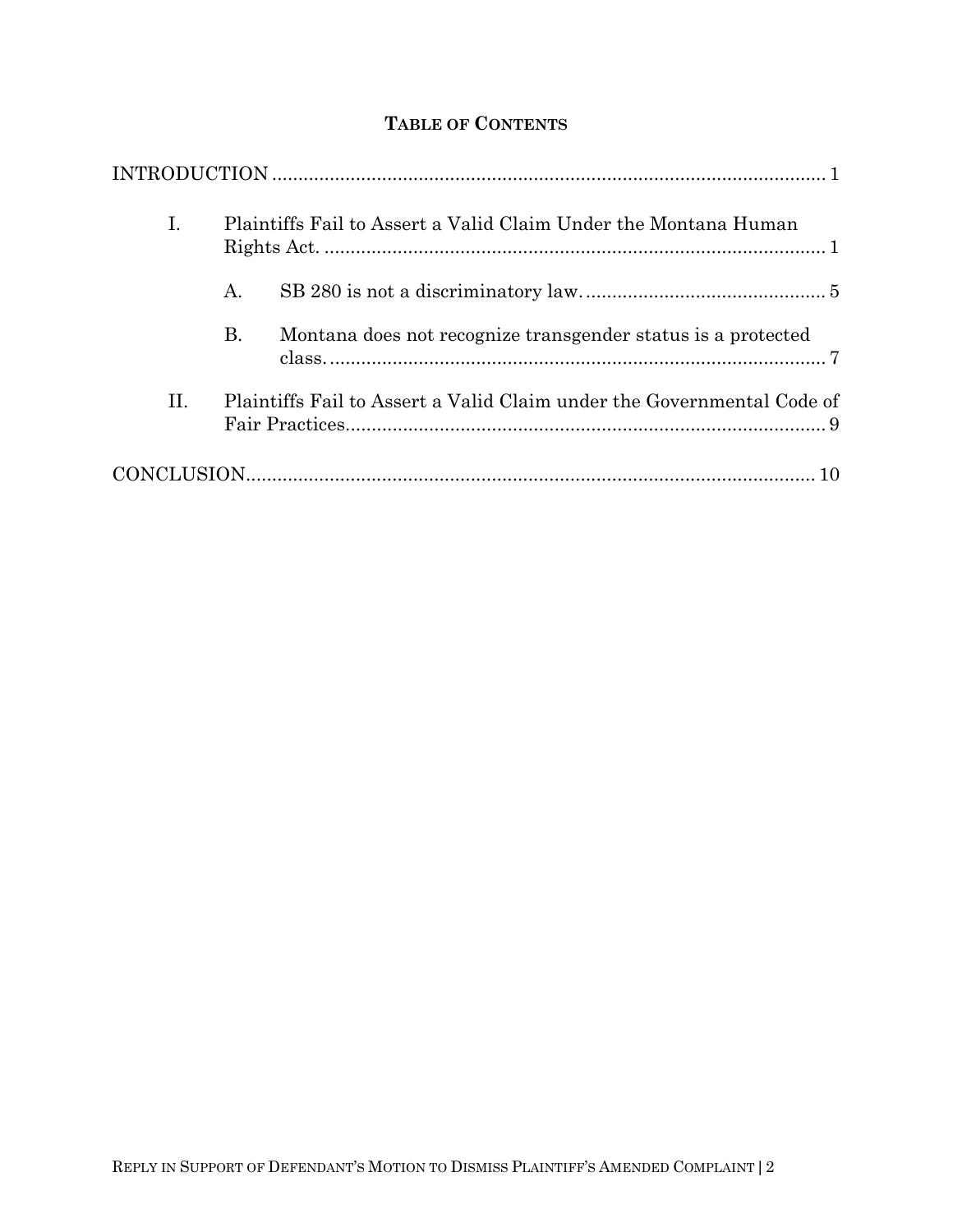# **TABLE OF AUTHORITIES**

## **Cases**

| Beaver v. Mont. Dep't of Nat. Res. & Conservation, |
|----------------------------------------------------|
| Bostock v. Clayton County,                         |
| Campbell v. Garden City Plumbing & Heating, Inc.,  |
| F.V. v. Barron,                                    |
| Fletcher v. Peck,                                  |
| Hamer v. Neighborhood Hous. Servs.,                |
| In re Williams,                                    |
| Jones v. Montana University System,                |
| Laudert v. Richland County Sheriff's Dep't,        |
| Montana Fair Housing, Inc. v. City of Bozeman,     |
| Price Waterhouse v. Hopkins,                       |
| Ray v. McCloud,                                    |
| Snetsinger v. Mont. Univ. System,                  |
| Steel Co. v. Citizens for a Better Env't.,         |
| United States v. Winstar Corp.,                    |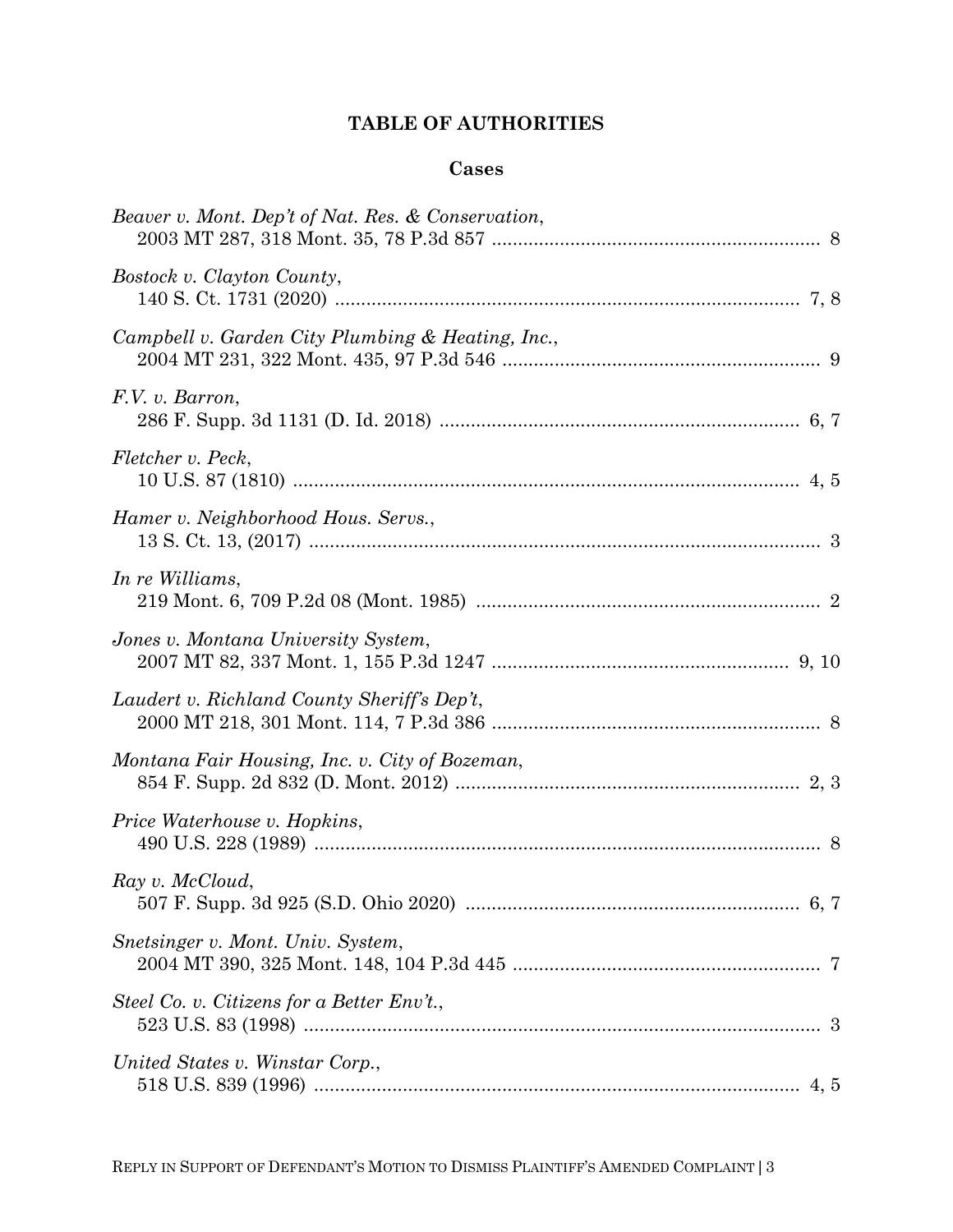# **Other Authorities**

| Montana Code Annotated                                                                                                           |  |
|----------------------------------------------------------------------------------------------------------------------------------|--|
|                                                                                                                                  |  |
|                                                                                                                                  |  |
| Charles L. Black Jr., Amending the Constitution: A Letter to a Congressman,                                                      |  |
| John C. Roberts & Erwin Chemerinsky, <i>Entrenchment of Ordinary Legislation</i> :<br>A Reply to Professors Posner and Vermeule, |  |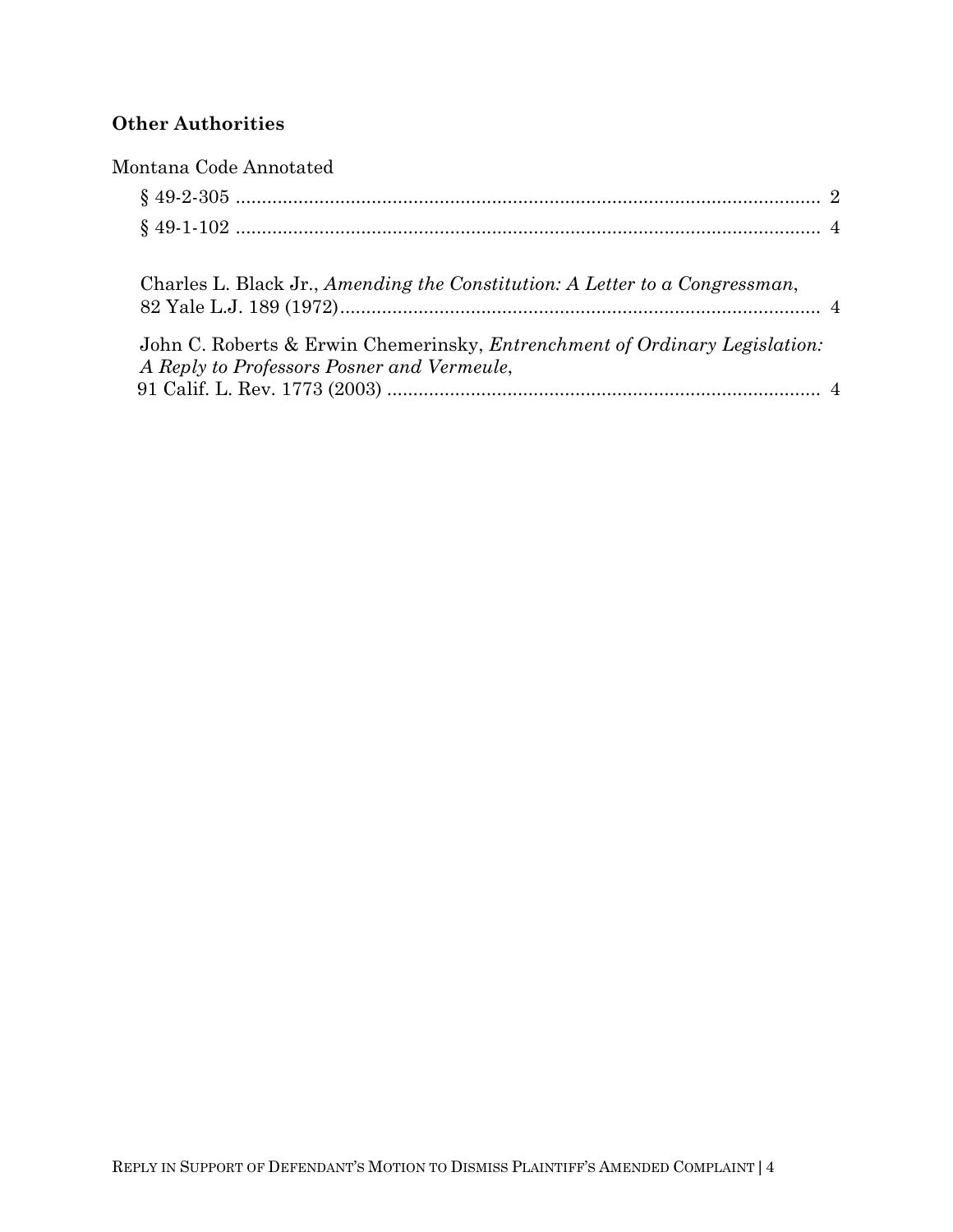#### **INTRODUCTION**

This Court must dismiss Plaintiffs' claims under the Montana Human Rights Act ("MHRA") and the Governmental Code of Fair Practices (the "Code"). Plaintiffs seek to invalidate SB 280 because they claim it is a discriminatory law. But the MHRA and the Code are the improper vehicles for this challenge. Plaintiffs have, therefore, failed to state a claim under either the MHRA or the Code upon which relief can be granted.

## **I. Plaintiffs Fail to Assert a Valid Claim Under the Montana Human Rights Act.**

Plaintiffs' new argument is simply this: because the Human Rights Board dismissed its claim under the MHRA, Plaintiffs can bring this claim in district court. Dkt. 55, 5 (explaining that the MHRA authorizes a plaintiff to commence a civil action after dismissal). But Plaintiffs still must abide by all the jurisdictional requirements and assert a proper cause of action in district court. The district court must independently evaluate the procedural and claim-processing standards. For example, if the Human Rights Board dismissed an individual's claim but then the district court separately determined that individual lacked standing, the plaintiff could not proceed in district court. Likewise, a plaintiff asserting a claim with no valid cause of action cannot assert a challenge in district court regardless of whether the Human Rights Board gives permission to bring the claim in district court. Here, Plaintiffs have failed to assert a valid claim under the MHRA, so this Court must dismiss their claim.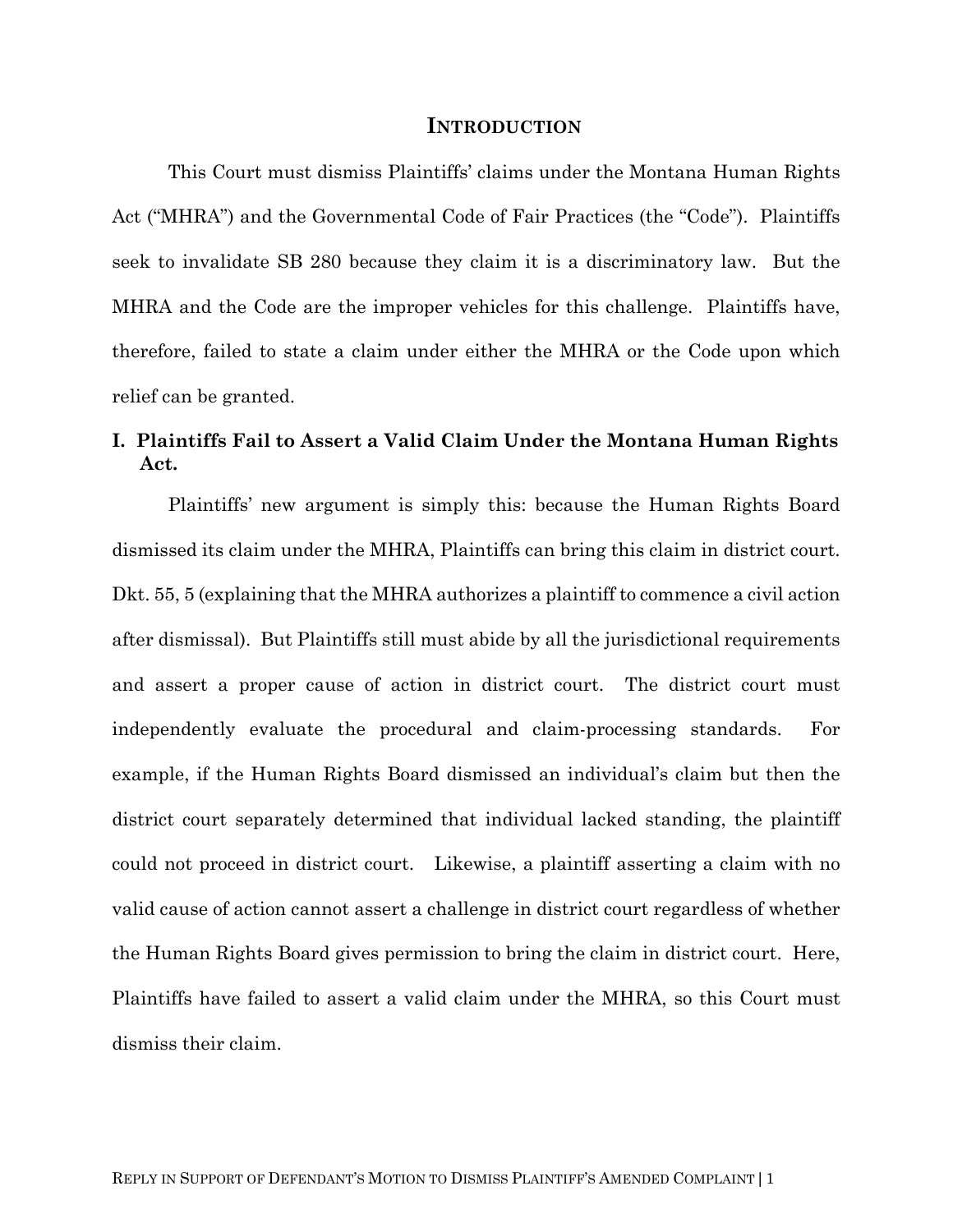The MHRA only authorizes challenges to specific acts of discrimination. *See*  Dkt. 51, 2–4. Defendants cite numerous cases where courts have reviewed challenges brought under the MHRA. *Id.* Plaintiffs assert that none of these cases "prohibit[] a plaintiff from challenging the legality of a discriminatory statute under the MHRA." Dkt. 55. That's no surprise. Those cases challenged *specific acts* of discrimination prohibited by the MHRA. Plaintiffs' attempt to sidestep this threshold obstacle falls flat. The question is not whether MHRA cases expressly prohibit this type of a challenge but instead whether the MHRA establishes a cause of action for challenging the validity of a duly enacted law. It does not. *See* Dkt. 51, 2–3.

Plaintiffs assert that this Court must read the MHRA broadly to cover these claims because it does not explicitly prohibit these types of challenges. Dkt. 55, 6. In support of this argument, Plaintiffs cite a single case where a federal court purportedly allowed a plaintiff to use the MHRA to challenge the legality of an ordinance. *See* Dkt. 55, 7. In *Montana Fair Housing, Inc. v. City of Bozeman*, 854 F. Supp. 2d 832 (D. Mont. 2012), the plaintiffs challenged a local zoning ordinance under MCA § 49-2-305 as well as the Fair Housing Act. None of these provisions are at issue in this case. And importantly, a local zoning ordinance passed by a municipality is different from a statute passed by the Legislature. Unlike a local zoning ordinance, SB 280 is a legislative act, and courts must read it in conjunction with other legislative acts like the MHRA. *See In re Williams*, 219 Mont. 6, 10, 709 P.2d 1008 (1985) (explaining the methods of statutory interpretation when two statutes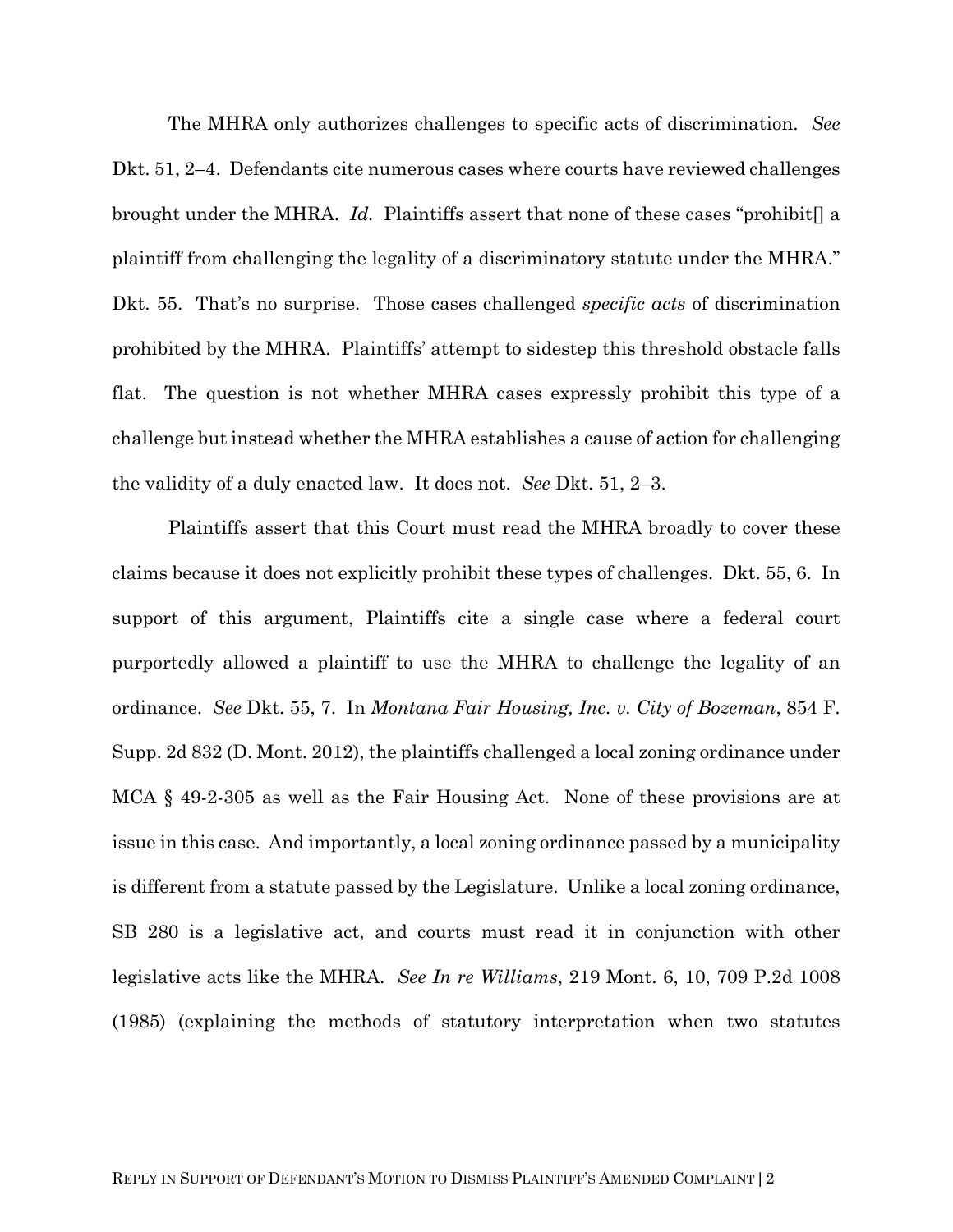conflict). Courts do not afford the same presumption when a municipality passes a local ordinance.

In *Montana Fair Housing*, the City of Bozeman also did not raise the argument that the MHRA only applies to specific acts of discrimination. *See Mont. Fair Hous..*  854 F. Supp. 2d at 843–44; Brief in Support of Defendants City of Bozeman, Andy Epple, and Vicki Hasler's Motion for Summary Judgment, *Mont. Fair Hous., Inc. v. City of Bozeman*, 854 F. Supp. 2d 832 (2012), Dkt. 104; Defendants City of Bozeman, Andy Epple, and Vicki Hasler's Response to Plaintiff's Motion for Partial Summary Judgment, *Mont. Fair Hous. Inc. v. City of Bozeman*, 854 F. Supp. 2d 832 (2012), Dkt. 114. Because the existence of a cause of action is not jurisdictional, courts need not address the question if not raised by the parties. *See Hamer v. Neighborhood Hous. Servs.*, 138 S. Ct. 13, 17 (2017) (explaining that claim-processing rules can be waived or forfeited) *Steel Co. v. Citizens for a Better Env't*, 523 U.S. 83, 91 (1998) (explaining that failure of a cause of action is not jurisdictional).The district court, therefore, analyzed the challenge under the MHRA without any discussion of whether such an analysis was even appropriate. Defendants here challenge such an application, and this court must interpret the MHRA in accordance with the Montana Supreme Court, which has limited its application to cases involving specific acts of discrimination. *See* Dkt. 51, 2–4.

Plaintiffs' response is that even if the MHRA does not provide a cause of action to challenge later-enacted statutes, this court *should* nevertheless interpret it to allow for one. There is no basis in the statutory text or in case law supporting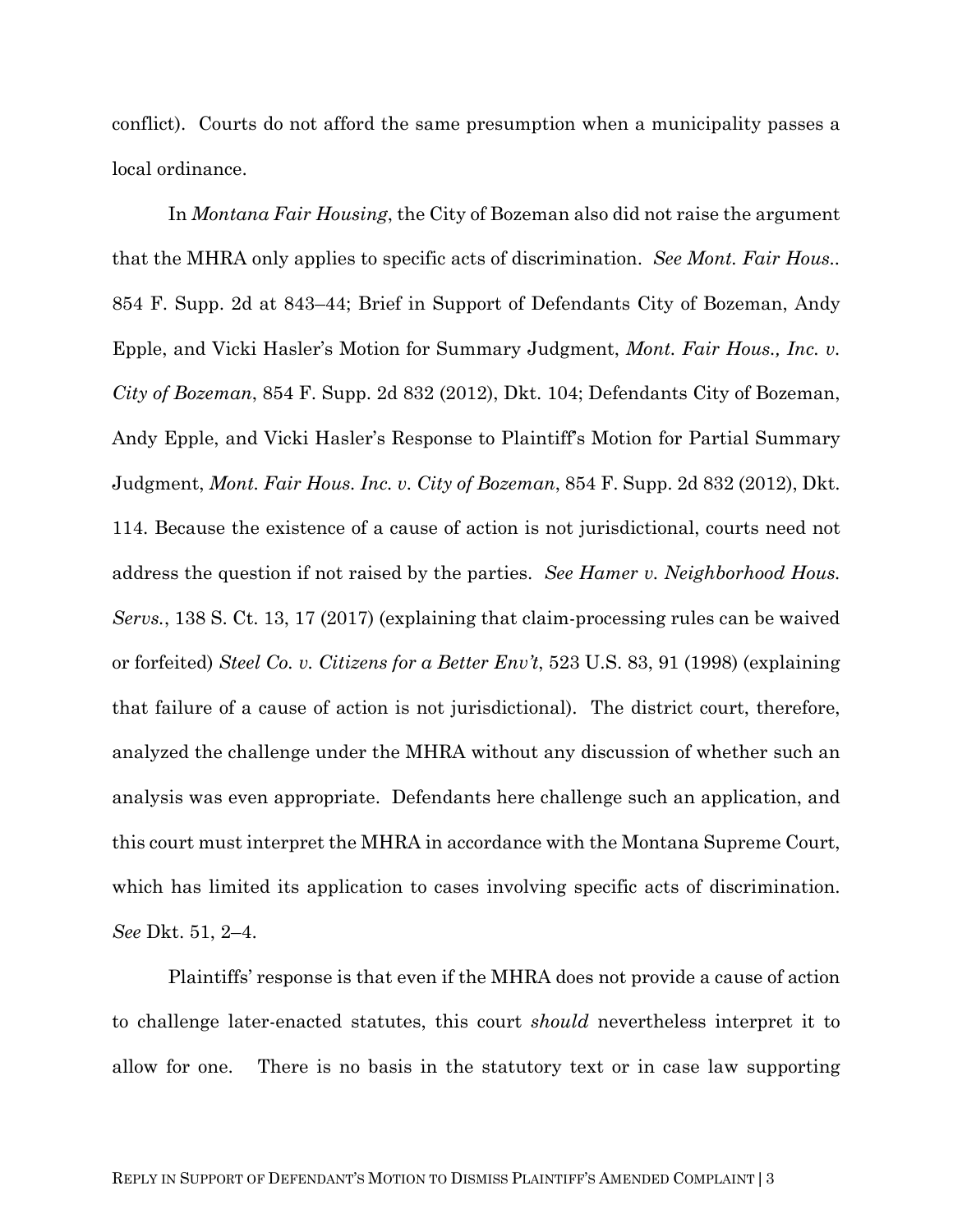Plaintiffs' position. *See* Dkt. 51, 2–4. Plaintiffs have numerous avenues to challenge the validity of the statute on its face—as they have done—and the MHRA is not an appropriate vehicle. *See* MCA §§ 49-1-102 (prohibiting discrimination in employment and public accommodations), 2-308 (prohibiting the state from denying services to certain protected classes), and 2-302 (same); *see also* Dkt. 51, 3 (citing examples of the Montana Supreme Court's application of the MHRA). Later-enacted statutes like SB 280 cannot be struck down on the basis that they violate an earlier-enacted statute. A legislature cannot bind a future legislature—this is undemocratic. *Fletcher v. Peck*, 10 U.S. 87, 135 (1810) ("[O]ne legislature cannot abridge the powers of a succeeding legislature."); *see also United States v. Winstar Corp.*, 518 U.S. 839, 873 (1996); John C. Roberts & Erwin Chemerinsky, *Entrenchment of Ordinary Legislation: A Reply to Professors Posner and Vermeule*, 91 Calif. L. Rev. 1773, 1776 (2003) (stating that binding future legislatures, also known as entrenchment, "is inconsistent with the democratic principle that present majorities rule themselves.") (internal quotations omitted)); Charles L. Black Jr., *Amending the Constitution: A Letter to a Congressman*, 82 Yale L.J. 189, 191 (1972) (noting that binding a future legislature is "a thing which, on the most familiar and fundamental principles, so obvious as rarely to be stated, no Congress for the time being can do"). So even if SB 280 did violate the MHRA, a court could not strike it down on that basis.

Plaintiffs, in the alternative, assert that this case, in fact, involves a specific act of discrimination. The specific act is that SB 280 was "signed into law" and is implemented by a governmental agency. That's simply rhetorical misdirection.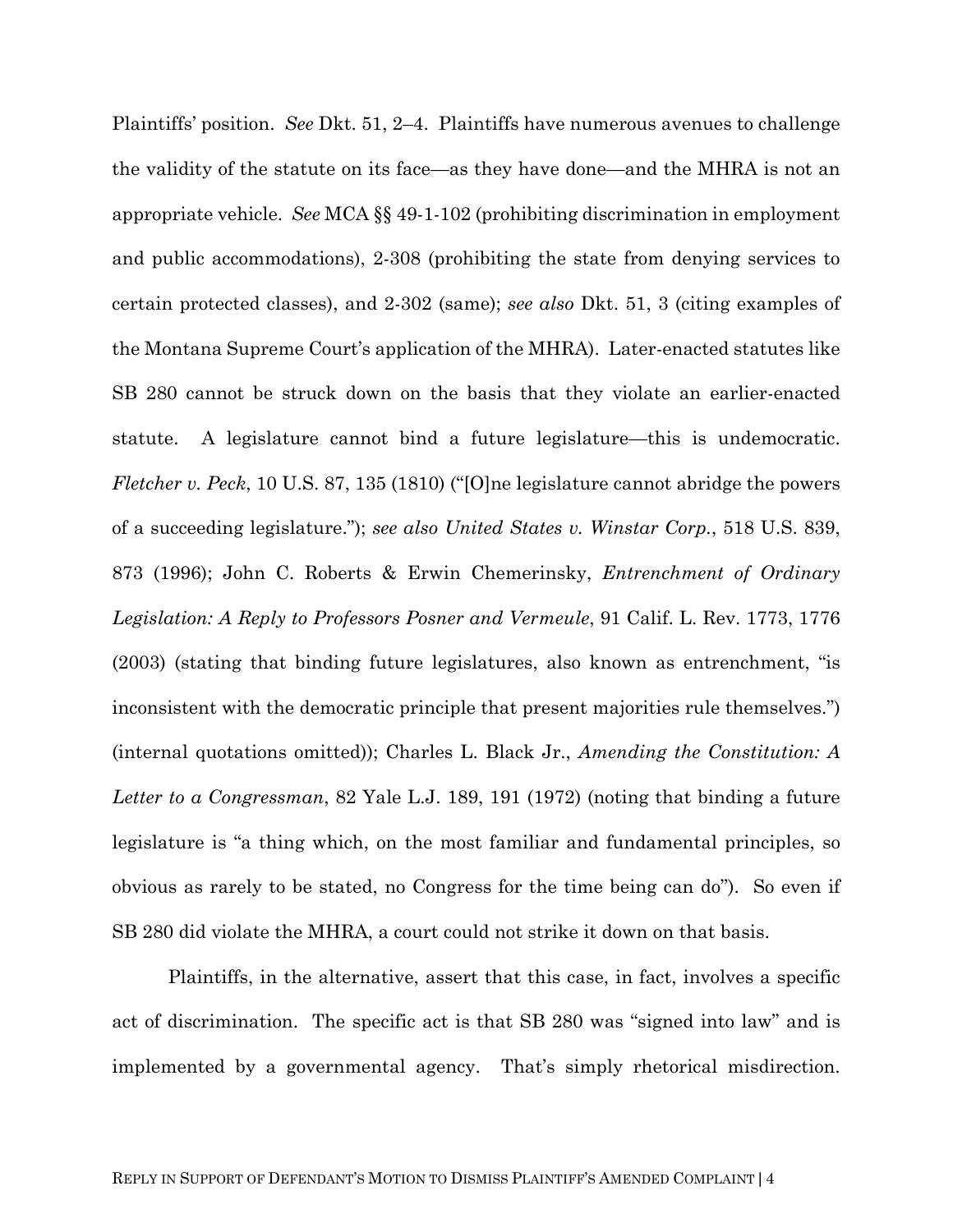Signing a bill into law is not the type of discriminatory act the MHRA prohibits—or even contemplates. Courts simply may not invalidate laws on this basis. *See Winstar Corp.*, 518 U.S. at 873*; Fletcher*, 10 U.S. at 135.

Again, Plaintiffs' true argument is that SB 280 is unconstitutional on its face and as applied. While Plaintiffs' constitutional arguments fail for other reasons, *see*  Dkts. 24, 37, 46, the constitutional framework is the appropriate framework within which this Court should review challenges to the validity of duly enacted laws. Plaintiffs' challenge to the constitutionality of SB 280 is not a challenge to a specific act of discrimination.1

#### **A. SB 280 is not a discriminatory law.**

SB 280 does not discriminate on the basis of transgender status. Dkt. 51, 5–6. Plaintiffs repeat from prior briefing their same argument that because transgender individuals are the only ones to avail themselves of the SB 280 requirement, the law is, ipso facto, discriminatory. Dkt. 55, 7–10.

Plaintiffs fail to explain how SB 280 discriminates against transgender individuals while the previous rule did not discriminate against transgender individuals. The *only* distinction Plaintiffs point to is the fact that SB 280 requires a surgical procedure. *See* Dkt. 55, 10. But this is a red herring. The surgical requirement has no bearing on *who* is subject to the act—only what is required after the person avails themselves of the act. Assuming, *arguendo*, that only transgender

<sup>&</sup>lt;sup>1</sup> And, of course, Plaintiffs have not faced any act of discrimination by DPHHS given that neither Doe nor Marquez has attempted to change their birth certificate.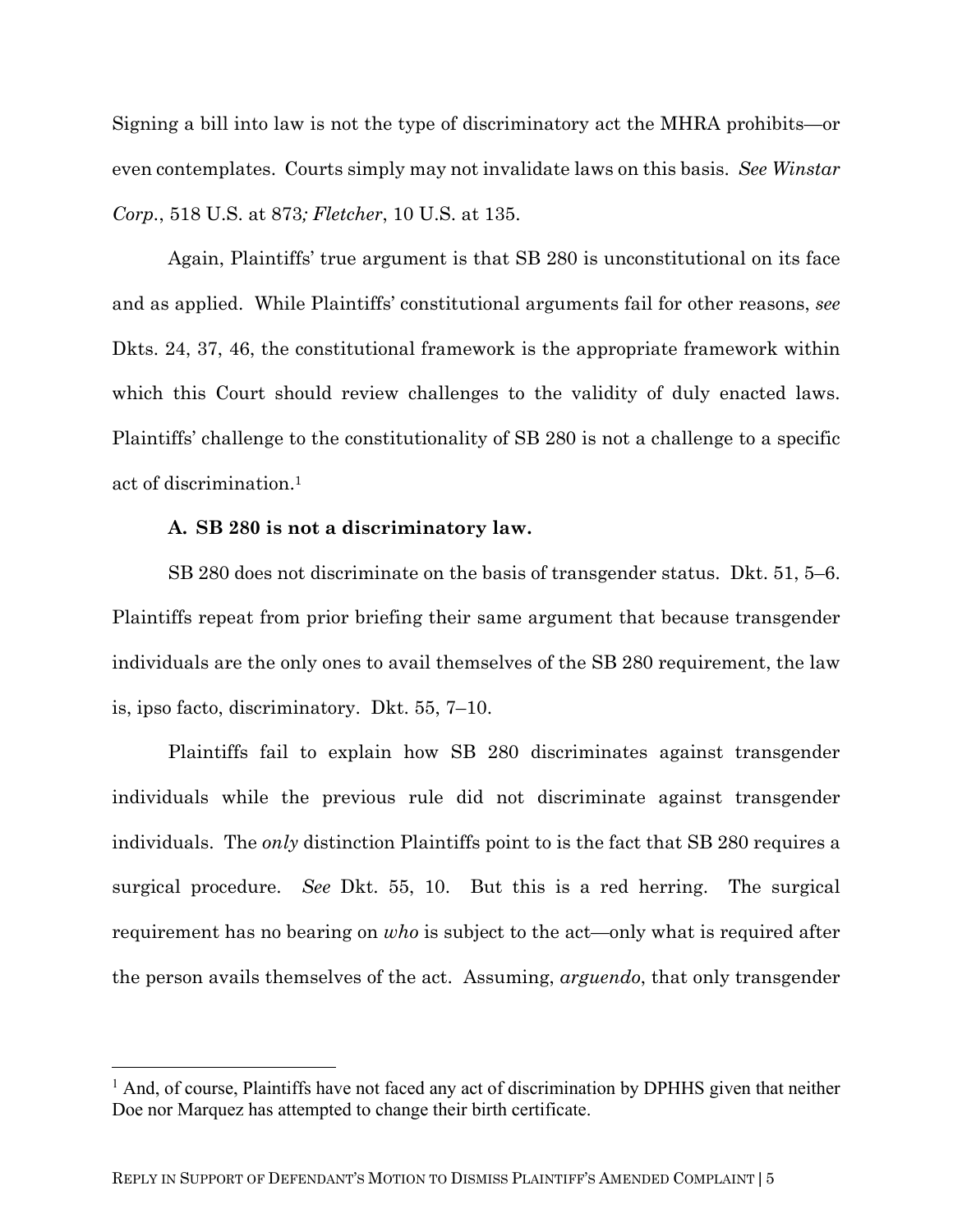individuals will seek to change their birth certificates under SB 280, then the same must have been true of the old rule. And regardless of what the old rule required, the fact that *only* transgender individuals would avail themselves of the rule suggests that such a rule would—under Plaintiffs' theory—be discriminatory. *See* Dkt. 51, 15– 16. Plaintiffs also fail to explain how SB 280 is any different than the adoption and paternity birth certificate alteration provisions, where only certain individuals avail themselves of the procedures. Just because certain individuals choose to change their birth certificates does not mean that the procedural requirements for that change discriminates against those classes of persons. Again, SB 280 applies to every individual equally.

Plaintiffs cite *Ray v. McCloud* and *F.V. v. Barron* in support of their arguments that this type of law discriminates against transgender individuals. Dkt. 55, 9. Plaintiffs assert "[i]t makes no difference" that these cases involved categorical bans on changing one's sex designation. *Id.* But this distinction is critically important. *Ray* and *F.V.* explain that the challenged laws were discriminatory *because* other individuals could change their birth certificates to reflect adoption or paternity, while those seeking to change the sex on their birth certificate could not. *Ray v. McCloud*, 507 F. Supp. 3d 925, 935 (S.D. Ohio 2020); *F.V. v. Barron*, 286 F. Supp. 3d 1131, 1141 (D. Id. 2018). The laws were unconstitutional because transgender individuals seeking to amend the sex designation on their birth certificates were similarly situated to other individuals seeking to amend other designations on their birth certificates. *Id.* The failure to provide an amendment process for sex designations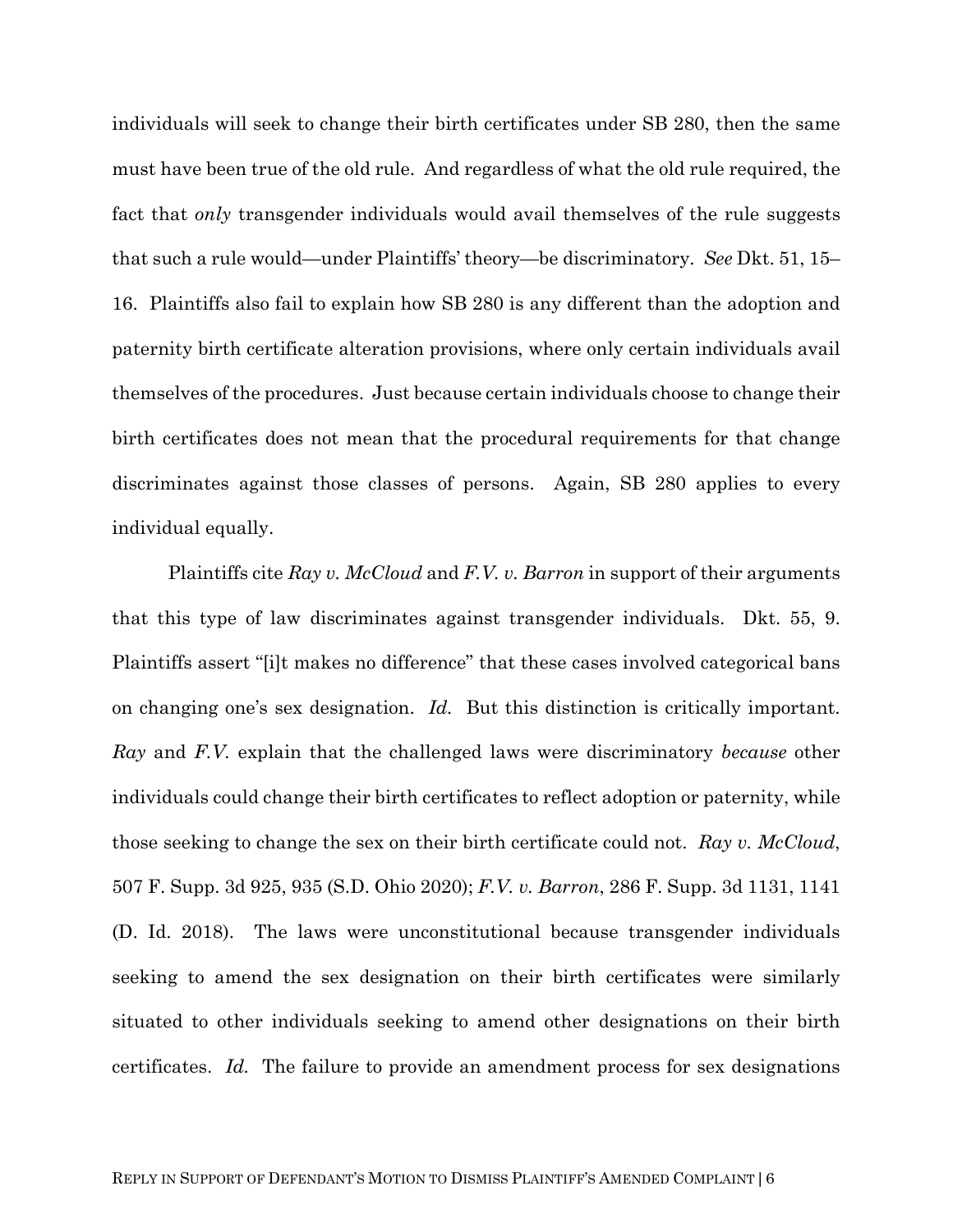while providing an amendment process for other changes treated individuals differently. *Id.* But here, the State has provided an amendment process. So respectfully, it makes *all* the difference "that *Ray* and *F.V.* involved categorical bans." Dkt. 55, 9.

Because SB 280 applies equally to all individuals, it does not discriminate on the basis of transgender status, and this Court must dismiss Plaintiffs' claims. *See*  Dkt. 55, 5–6.

#### **B. Montana does not recognize transgender status is a protected class.**

Even if this Court concluded that SB 280 discriminates on the basis of gender identity or transgender status, this is not a protected status in Montana. *See* Dkt. 51, 6–9. Although Plaintiffs say "[t]his argument has no merit," Plaintiffs do not cite a single case or statutory provision that establishes transgender status as a protected class. Dkt. 55, 10. Instead, Plaintiffs' argument is that Montana law permits this Court to establish transgender status as a protected class under both the Montana Constitution and the MHRA. But this just proves Defendants' point—transgender status is not a protected class under Montana law. *See* Dkt. 51, 6–9. And this Court isn't free to establish transgender status as a new protected class. *See Snetsinger v. Mont. Univ. System*, 2004 MT 390, ¶ 27, 325 Mont. 148, 104 P.3d 445 (declining to create nontextual protected classes).

Alternatively, Plaintiffs explain that transgender status is encompassed in the protections against discrimination based on "sex." Dkt. 55, 16–18. Plaintiffs rely on *Bostock v. Clayton County*, 140 S. Ct. 1731 (2020), but as Defendants explained,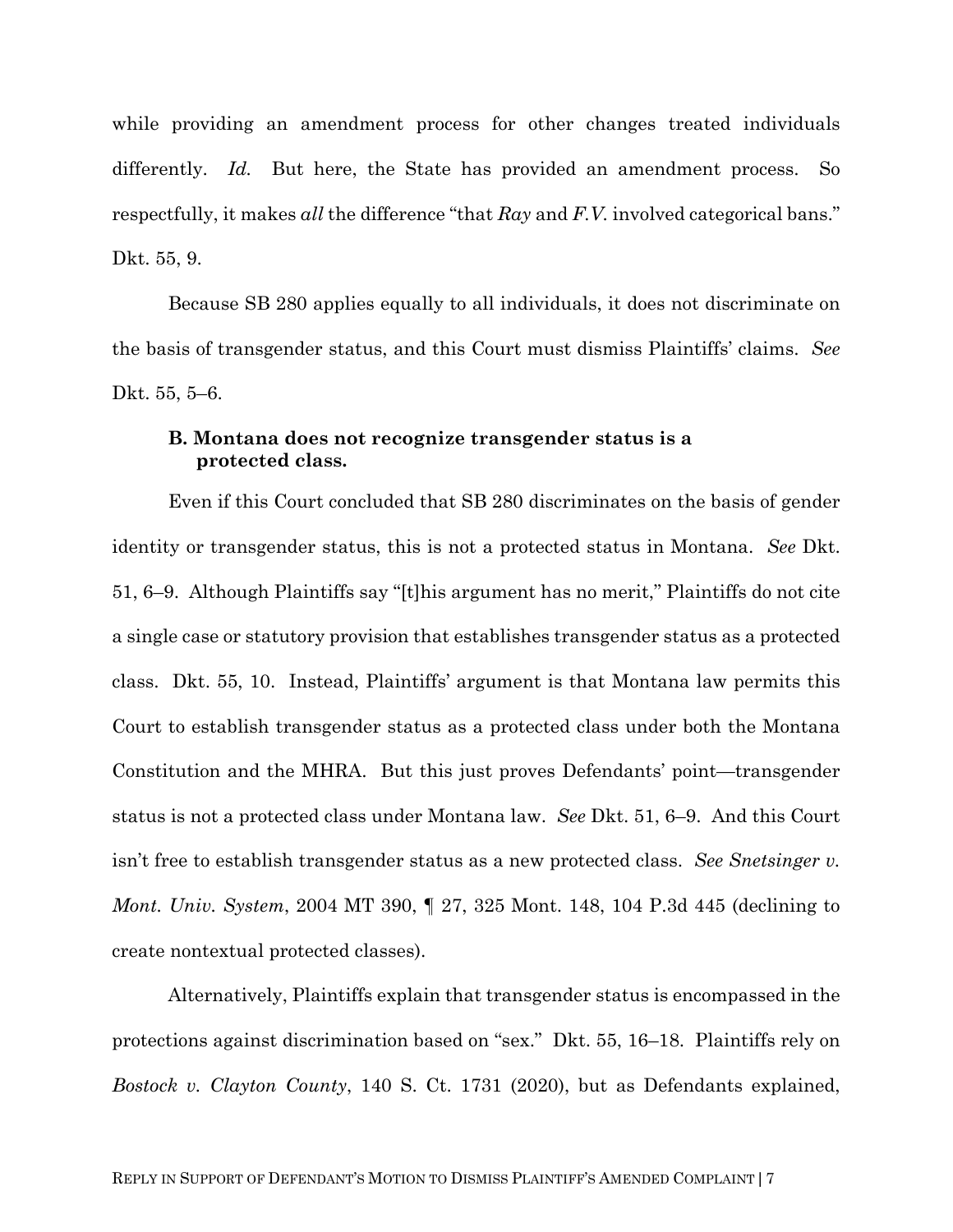*Bostock* does not establish that protections against sex discrimination cover protections against discrimination on the basis of transgender status. Dkt. 51, 7–9. *Bostock* expressly states that these are unique concepts. *Bostock*, 140 S. Ct. at 1746– 47 (2020) ("[H]omosexuality and transgender status are distinct concepts from sex."). And again, *Bostock*'s holding is inapplicable to this case because there is no adverse employment decision at issue. Dkt. 51, 7–9. If this Court adopts Plaintiffs' reading of *Bostock*, it would also render the 2017 rule unconstitutional because requiring any process at all—under Plaintiffs' theory—would discriminate against transgender individuals on the basis of sex.

Plaintiffs then cite *Price Waterhouse v. Hopkins*, 490 U.S. 228 (1989), which involved a challenge based on sex discrimination.Dkt. 55, 17–18. But *Bostock* specifically rejected the argument that *Price Waterhouse*'s prohibition on sex stereotyping applies in the context of gender identity or transgender status. *Bostock*, 140 S. Ct. at 1764 ("This argument fails because it is based on a faulty premise, namely, that Title VII forbids discrimination based on sex stereotypes."). *Bostock*  expressly noted that "[p]laintiffs who allege that they were treated unfavorably because of their sexual orientation or gender identity are not in the same position as the plaintiff in *Price Waterhouse*." *Id.* The other cases Plaintiffs cite do not alter this conclusion. In *Beaver v. Mont. Dep't of Nat. Res. & Conservation*, 2003 MT 287, ¶¶ 59, 63, 318 Mont. 35, 78 P.3d 857, the Montana Supreme Court expressly declined to resolve the sex-stereotyping argument and then concluded that *Price Waterhouse* did not apply. In *Laudert v. Richland County Sheriff's Dep't*, 2000 MT 218, ¶¶ 29–31,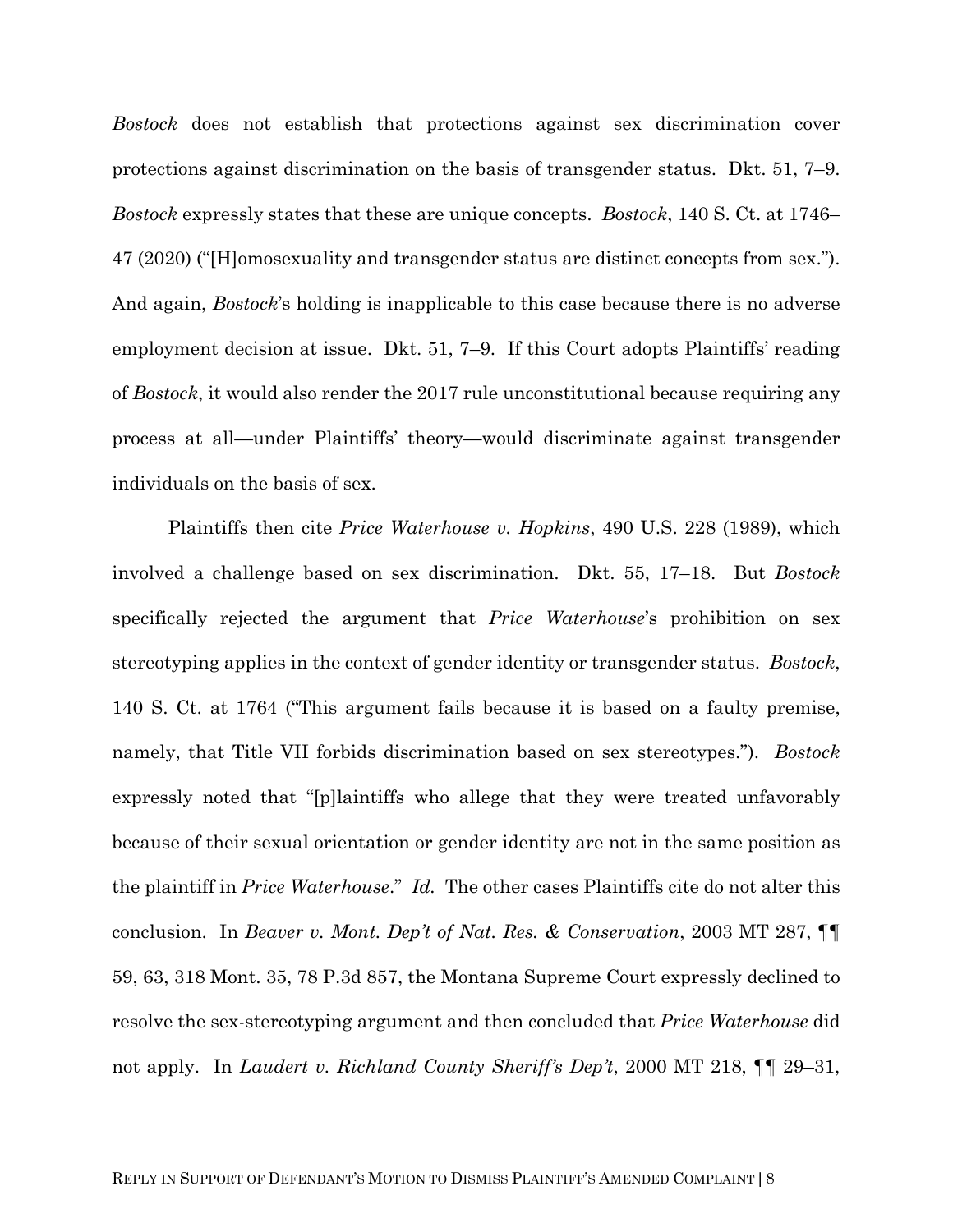301 Mont. 114, 7 P.3d 386, the Court only applied *Price Waterhouse*'s "mixed-motive" test and did not rest its conclusion on any discussion of sex stereotyping. And in *Campbell v. Garden City Plumbing & Heating, Inc., 20*04 MT 231, ¶¶ 21–22, 322 Mont. 435, 97 P.3d 546, the Court expressly rejected the claims of genderstereotyping. These cases didn't endorse Plaintiffs' theory that discrimination based on transgender status is a form of sex discrimination.

Because Montana law does not recognize transgender status as a protected class and doesn't treat transgender discrimination as a form of sex discrimination, this Court must dismiss Plaintiffs' claims.

### **II. Plaintiffs Fail to Assert a Valid Claim under the Governmental Code of Fair Practices.**

This Court also lacks the authority to declare SB 280 invalid under the Code. *See* Dkt. 51, 10. In response to Defendants' argument that the Code does not provide a cause of action for challenging SB 280, Defendants simply recite the relevant provisions of the Code and assert that it should be analyzed together with the MHRA. Dkt. 55, 20. But Plaintiffs cite no authority that supports their theory that the Code itself provides a cause of action for challenges seeking to declare an entire law invalid.

Plaintiffs correctly note that *Jones v. Montana University System,* 2007 MT 82, ¶ 37, 337 Mont. 1, 155 P.3d 1247—as cited by Defendants—does not expressly prohibit challenging the legality of a statute under the MHRA or the Code. *Id.* But the fact that it is not expressly prohibited does not mean that the Code permits such a challenge. *See* Dkt. 51, 10. As explained in Defendants' brief, *Jones* is the *only* case where the Montana Supreme Court has considered a challenge specifically under the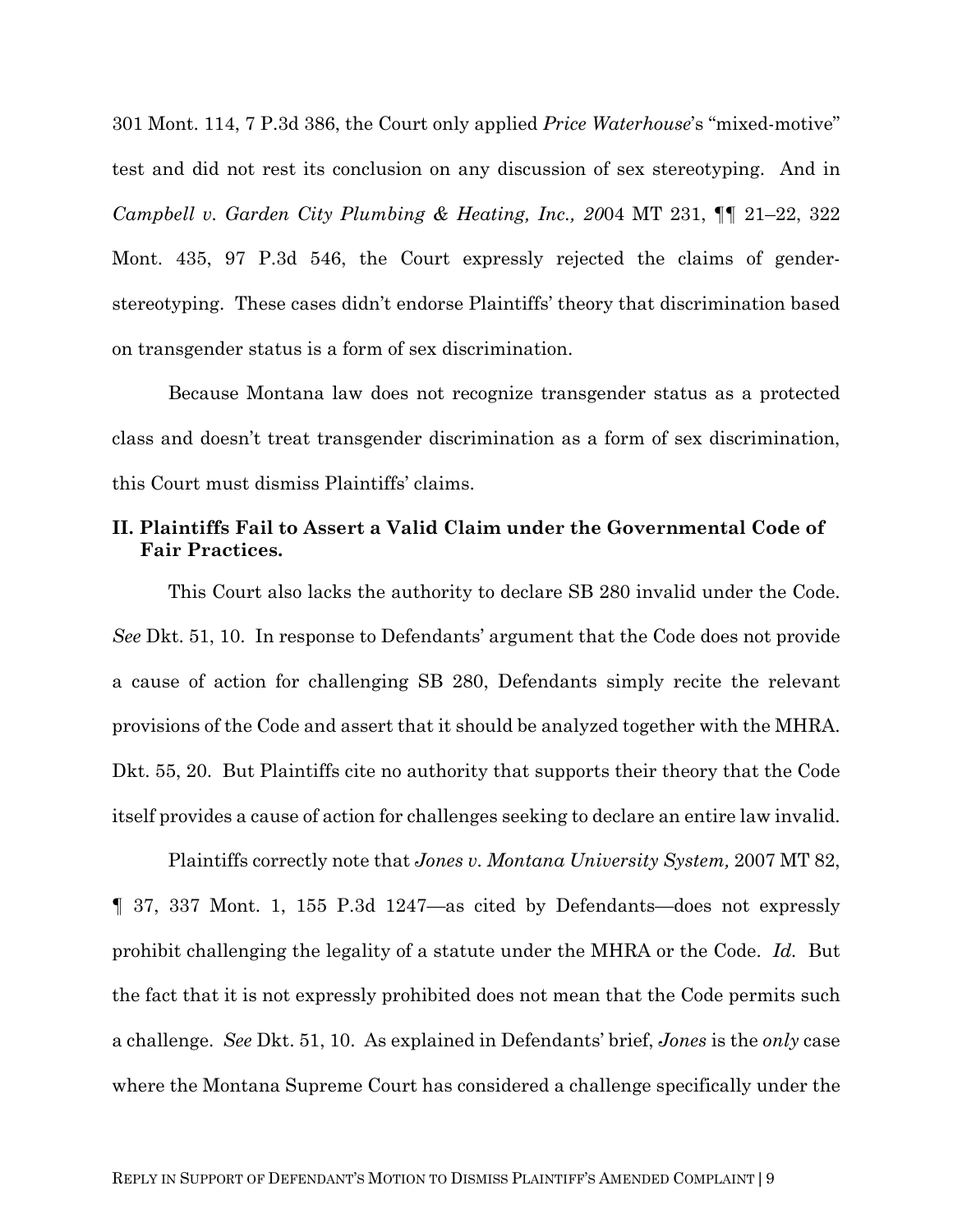Code, and there, the Supreme Court considered a challenge to a specific discriminatory act—not a purportedly discriminatory law. *Id.* Here, unlike in *Jones*, there is no specific act of discrimination. *See supra* Section I. Plaintiffs cite no authority where a court has struck down an entire statute because it "violates the Code." Dkt. 42 ¶ 110. To the extent the Plaintiffs rely on their MHRA arguments, these arguments likewise fail. *See supra* Section I.

This Court can fully resolve the merits of this dispute within the confines of Plaintiffs' constitutional claims, and it should do so rather than violating the axiomatic principle that past legislatures can't bind future ones. Accordingly, this Court must dismiss Plaintiffs' claim under both the MHRA and the Code.

#### **CONCLUSION**

Plaintiffs seek to use the MHRA and the Code as alternative bases for this Court to declare SB 280 invalid. But these challenges are inappropriate because these statutes only apply to challenges based on specific acts of discrimination. SB 280 is a duly enacted law, consistent with the Montana Constitution, the MHRA, the Code, and the relevant body of cases. For the reasons stated herein, and the reasons stated in Dkts. 24, 37, 51, and at the December 22, 2021 hearing, this Court must dismiss Plaintiffs' claims.

DATED this 4th day of March, 2022.

AUSTIN KNUDSEN Montana Attorney General

KRISTIN HANSEN *Lieutenant General*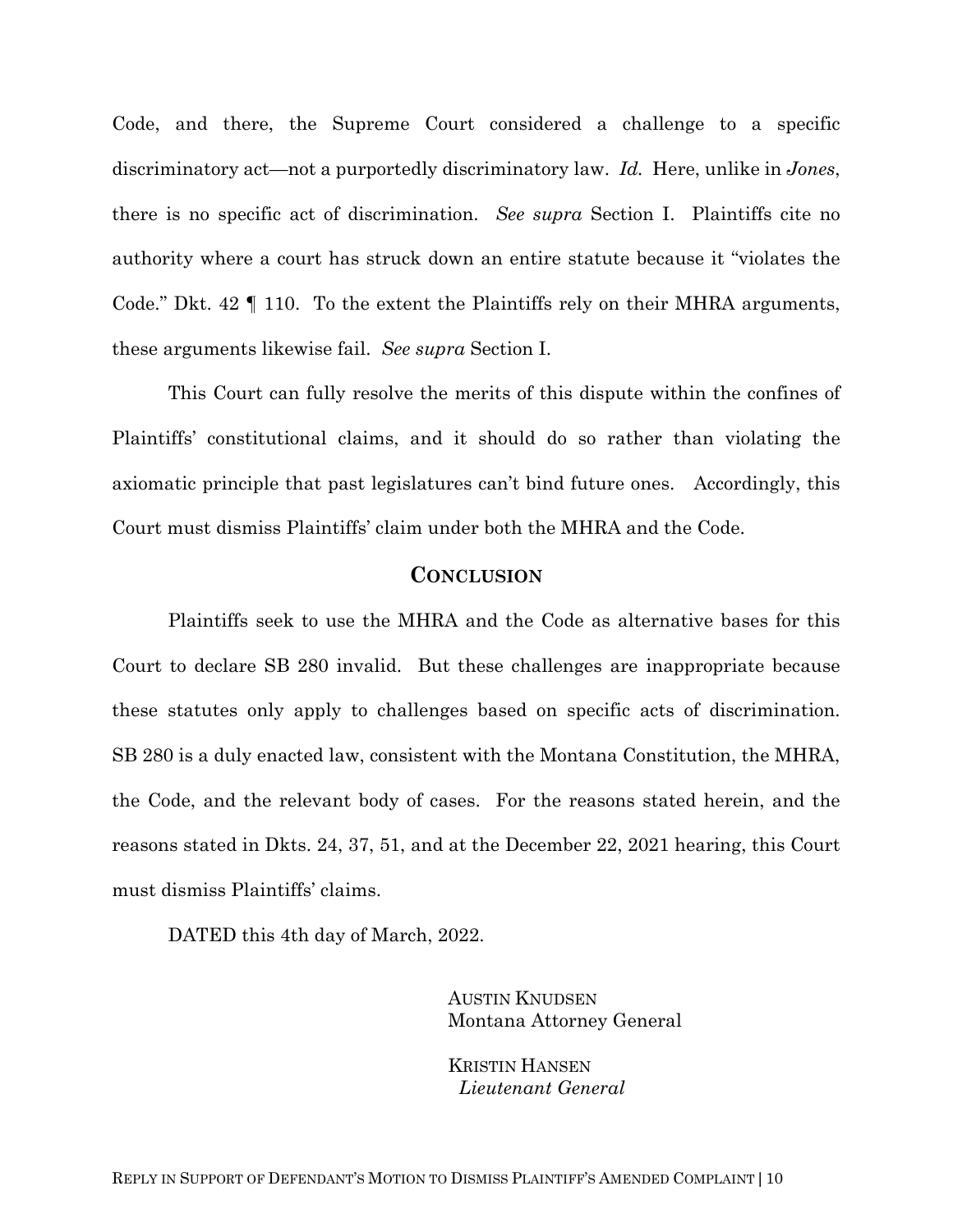DAVID M.S. DEWHIRST  *Solicitor General* 

 $\subset$ *attriba*  $\bigcirc$ 

KATHLEEN L. SMITHGALL *Assistant Solicitor General* 215 North Sanders P.O. Box 201401 Helena, MT 59620-1401 p. 406.444.2026 kathleen.smithgall@mt.gov

*Attorney for Defendants*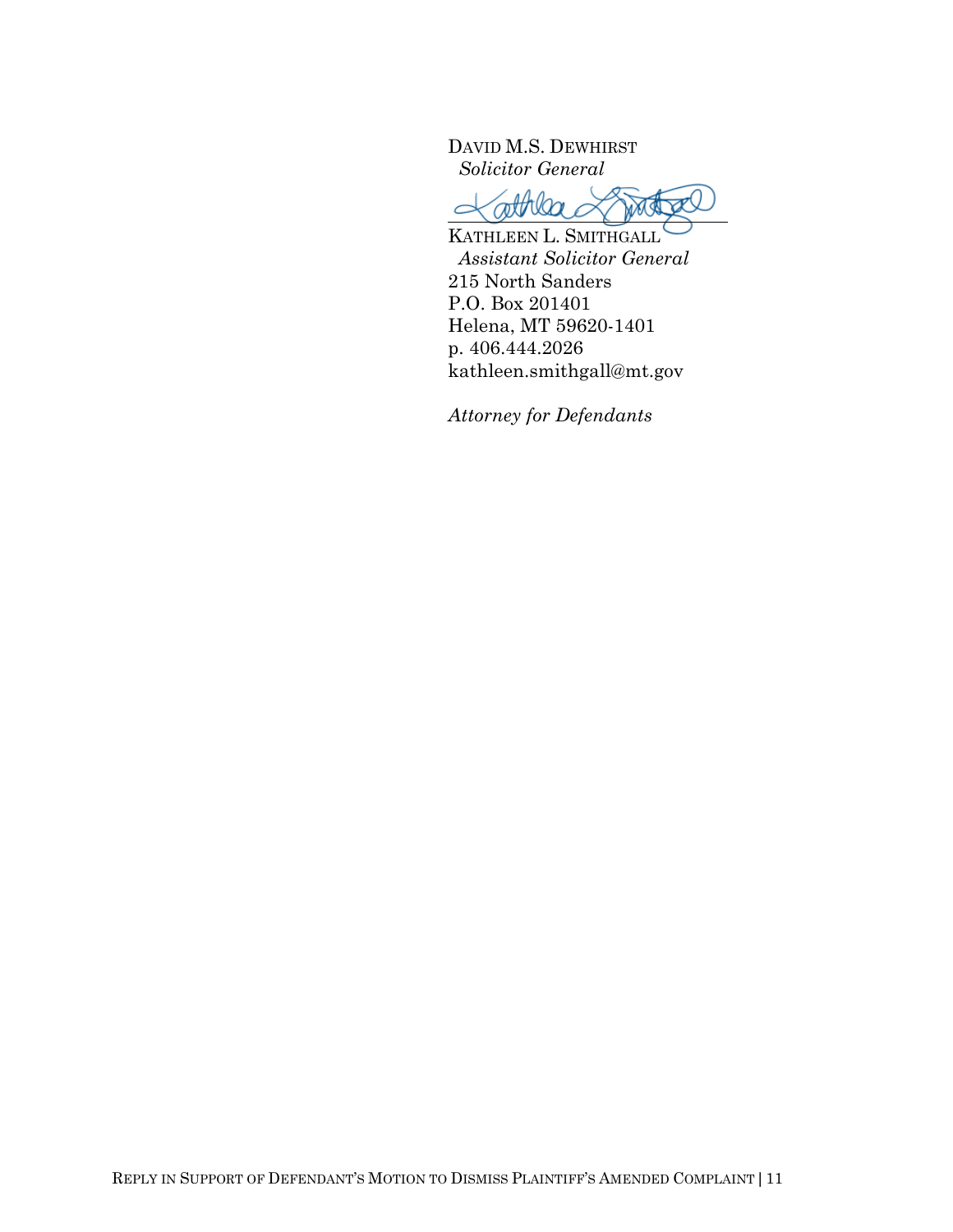## **CERTIFICATE OF SERVICE**

I, Kathleen Smithgall, hereby certify that I have served true and accurate copies of the foregoing Answer/Brief - Reply Brief to the following on 03-04-2022:

Emily Jones (Attorney) 115 North Broadway Suite 410 Billings MT 59101 Representing: Gianforte, Gregory As Governor Of State Of Montana Service Method: eService

David Dewhirst (Govt Attorney) 215 N Sanders Helena MT 59601 Representing: Montana Department of Health and Human Services, Gianforte, Gregory As Governor Of State Of Montana, Meier, Adam, As Director Of Dphhs Service Method: eService

Alexander Rate (Attorney) 713 Loch Leven Drive Livingston MT 59047 Representing: Amelia Marquez Service Method: eService

Elizabeth Halverson (Attorney) 1302 24th Street West #393 Billings MT 59102 Representing: Amelia Marquez Service Method: eService

Akilah Lane (Attorney) 2248 Deerfield Ln Apt B Helena MT 59601 Representing: Amelia Marquez Service Method: eService

John Knight (Attorney) 150 North Micigan Avenue Suite 600 Chicago 60601